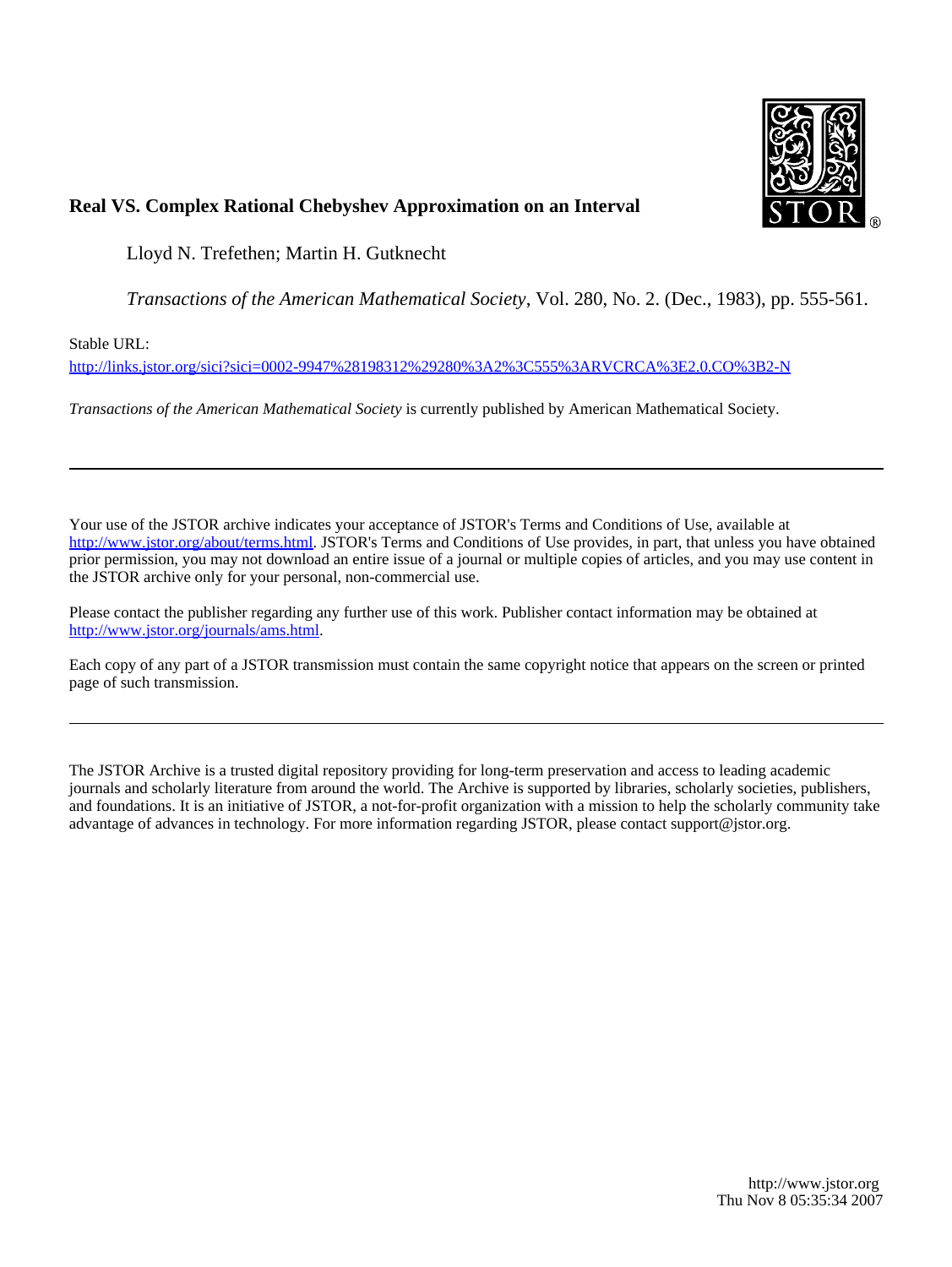## **REAL VS. COMPLEX RATIONAL CHEBYSHEV APPROXIMATION ON AN INTERVAL**

**BY** 

## **LLOYD N. TREFETHEN' AND MARTIN H. GUTKNECHT**

ABSTRACT. If  $f \in C[-1, 1]$  is real-valued, let  $E'(f)$  and  $E'(f)$  be the errors in best approximation to *f* in the supremum norm by rational functions of type *(m, n)* with real and complex coefficients, respectively. It has recently been observed that  $E^{c}(f) \leq E^{r}(f)$  can occur for any  $n \geq 1$ , but for no  $n \geq 1$  is it known whether  $\gamma_{mn} = \inf_{f} E^{c}(f)/E'(f)$  is zero or strictly positive. Here we show that both are possible:  $\gamma_{01} > 0$ , but  $\gamma_{mn} = 0$  for  $n \ge m + 3$ . Related results are obtained for approximation on regions in the plane.

**1. Introduction.** Let I be the unit interval  $[-1, 1]$ , C' the set of continuous real functions on *I*, and  $\|\cdot\|$  the supremum norm  $\|f\| = \sup_{x \in I} |f(x)|$ . For nonnegative integers *m* and *n*, let  $R_{mn}$  and  $R'_{mn} \subseteq R_{mn}$  be the spaces of rational functions of type *(m, n)* with coefficients in C and **R**, respectively. For  $f \in C^r$ , let  $E^c(f)$  and  $E^r(f)$ denote the infima

(1) 
$$
E^{c}(f) = \inf_{r \in R_{mn}} ||f - r||, \qquad E^{r}(f) = \inf_{r \in R_{mn}'} ||f - r||.
$$

It is known that both limits are attained, and a function that does so is called a *best approximation (BA)*to *f.* In the real case the BA is unique **[\$I,** and in the complex case for  $n \ge 1$  in general it is not [7, 10, 11, 14, 15].

Obviously  $E^c \leq E^r$  for any *f*, but since *f* is real, it is not at first obvious whether a strict inequality can occur. However in 1971 Lungu **[7],** following a proposal of Gončar [16], published a class of examples showing that  $E^c(f) \leq E^r(f)$  is indeed possible if  $n \ge 1$ . Independently, Saff and Varga [10, 11] made the same discovery in 1977, and obtained more general sufficient conditions for  $E^c(f) \leq E^r(f)$  and also a sufficient condition for  $E^{c}(f) = E'(f)$ . The former was later sharpened by Ruttan **[18]** to the following statement:  $E^{c}(f) \leq E^{r}(f)$  must hold if the best real approximation to *f* attains its maximum error on no alternation set of length greater than  $m + n + 1$  points. For a survey of such results, see [14].

But is  $E^c$  ever *much* less than  $E^r$ ? If  $\gamma_{mn}$  denotes the infimum

(2) 
$$
\gamma_{mn} = \inf_{f \in C' \setminus R'_{mn}} E^c(f) / E'(f),
$$

then one would like to know whether  $\gamma_{mn}$  can be zero or is always positive, and if the latter, how small it is. In all of the examples devised to date,  $E^{c}(f)/E^{r}(f)$  has fallen

**01983** American Mathematical Society **0002-9947/83** \$1.00 + **\$.25** per page

Received by the editors September **3,** 1982.

<sup>1980</sup> *Mathemarics Subject Classification.* Primary 30E10; Secondary 41A20, 41A25, 41A50.

Key words and phrases. Chebyshev approximation, rational approximation.

<sup>&#</sup>x27;Supported by a National Science Foundation Mathematical Sciences Postdoctoral Fellowship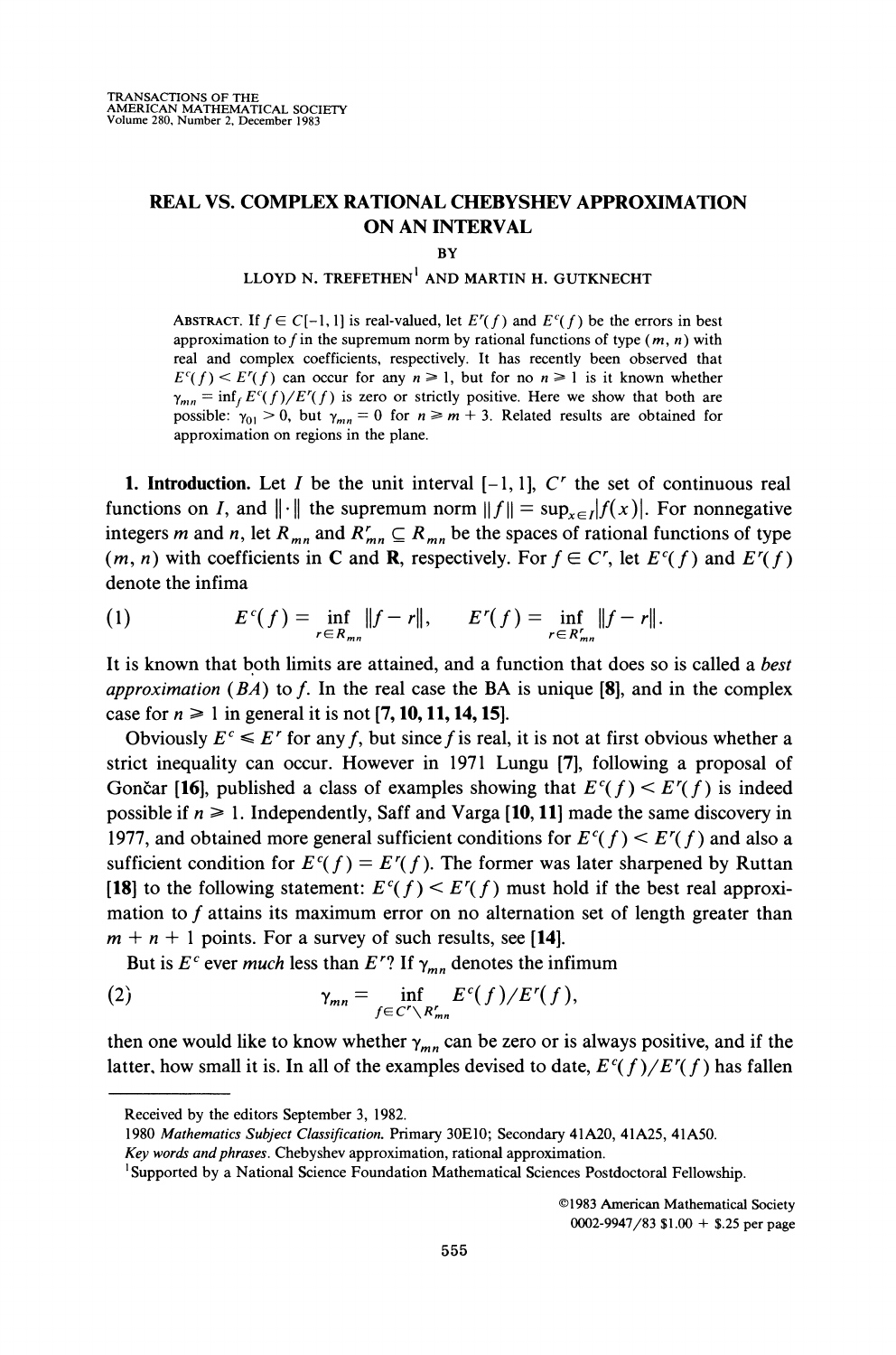in the range  $(\frac{1}{2}, 1]$ , suggesting that  $\gamma_{mn} = \frac{1}{2}$  might be the minimum value. Saff and Varga posed in particular the question, is  $\gamma_{nn}$  positive or zero [10, 11]? Ellacott has suggested that  $\gamma_{mn} = \frac{1}{2}$  may hold for  $m \ge n$  [3]. (For more on his argument see §2.) Some partial results for  $(m, n) = (1, 1)$  have been obtained by Bennet, et al. [1, 2] and by Ruttan **[9].** 

In this paper we resolve some of these questions, as follows. First, not only can  $\gamma_{mn} < \frac{1}{2}$  occur, but  $\gamma_{mn} = 0$  for all  $m \ge 0$ ,  $n \ge m + 3$  (Theorem 1). Second,  $\gamma_{01} > 0$ (Theorem 2). We conjecture that  $\gamma_{mn} > 0$  holds whenever  $n \le m + 3$ . Finally, at least some of our arguments extend to approximation on complex regions, and we show:  $\gamma_{0n}^{\Delta} = 0$  for  $n \ge 4$  *in approximation on the unit disk*  $\Delta$  (Theorem 3). A similar result is obtained for approximation on a symmetric Jordan region. Internal results for  $(m,$ <br>
Ruttan [9].<br>
Subsetence of our arguments<br>
occur, but  $\gamma_{mn} = 0$  f<br>
m 2). We conjecture<br>
me of our arguments<br>
me of our arguments<br>
obtained for approxi<br>
= 0 for  $n \ge 4$  in all<br>
obtained for appro

**2.**  $\gamma_{mn} = 0$  for  $n \ge m + 3$ .

THEOREM 1.  $\gamma_{mn} = 0$  for all  $m \ge 0$ ,  $n \ge m + 3$ .

PROOF. The idea of the construction is indicated in Figure 1, where crosses represent poles and circles represent zeros.



### FIGURE 1

Given  $m \geq 0$ , let  $\phi \in R_{m,n+3}$  be defined by

(3) 
$$
\phi(x) = \frac{\epsilon \prod_{j=1}^{m} \left[ (-1 + (2j - 1)\epsilon) - x \right]}{\left[ x + (1 + \epsilon) \right]^{m+1} \left[ i\sqrt{\epsilon} - x \right] \left[ (1 + \epsilon) - x \right]}
$$

and as the function in C' to be approximated take  $f(x) = \text{Re } \phi(x)$ . We will show that f has the following two properties:

(a)  $||f - \phi|| = ||Im \phi|| = O(\sqrt{\epsilon})$  as  $\epsilon \to 0$ .

(b) There exists a constant  $C > 0$  such that for all sufficiently small  $\varepsilon$ ,

(4) 
$$
(-1)^{j}f(-1+2j\epsilon) \geq C, \qquad 0 \leq j \leq m,
$$

and

(5) 
$$
(-1)^{m+1} f(1) \geq C.
$$

Condition (b) states that the error function for the zero approximation to  $f$ approximately equioscillates at  $m + 2$  points, and by the de la Vallée Poussin theorem for real rational approximation [8, Theorem 98], this implies  $E^r \ge C$ . (For the purposes of this theorem  $r \equiv 0$  has rational type  $(\mu, \nu) = (-\infty, 0)$ , so the "defect"  $d = min\{m - \mu, n - \nu\}$  is *n*, which means one needs approximate equioscillation at  $m + n + 2 - d = m + 2$  points.) On the other hand if  $n \ge m + 3$ , then  $\phi \in R_{mn}$ , so (a) implies  $E^c = O(\sqrt{\epsilon})$ . Thus since  $\epsilon$  can be arbitrarily small, the theorem will be proved once (a) and (b) are established.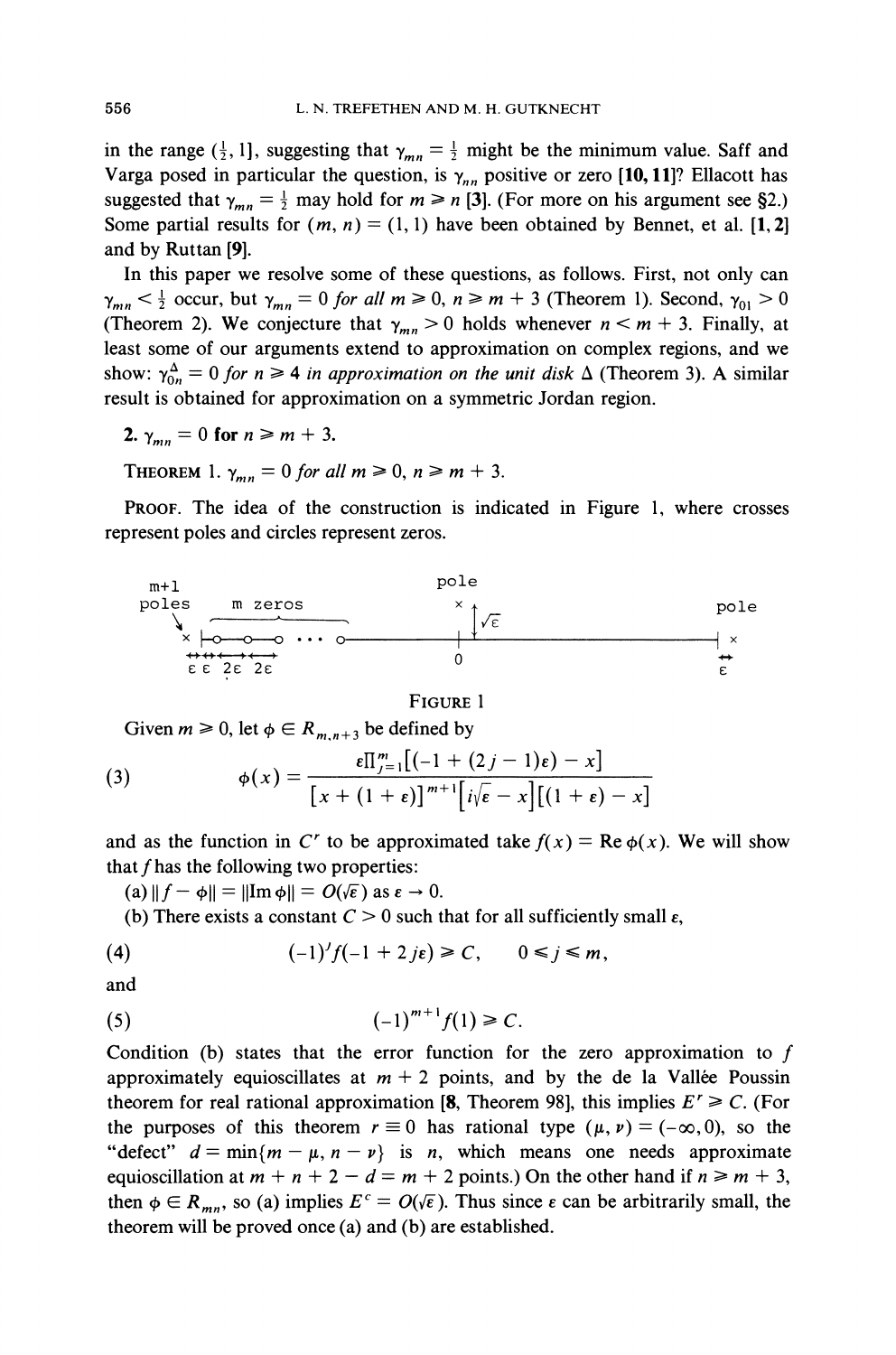**PROOF OF (a). Let us write**  $\phi$  **as a product of three functions**  $\phi_1$ **,**  $\phi_2$ **,**  $\phi_3$  **correspond**ing to the poles and zeros near  $-1, 0$ , and 1, respectively. Of these functions only  $\phi_2$ has a nonzero imaginary part on I, and we bring this into the numerator. The factor  $\phi_1$  gets the constant  $\varepsilon$  from (3):

$$
(6) \quad \phi(x) = \phi_1(x)\phi_2(x)\phi_3(x)
$$
  
= 
$$
\left(\frac{\epsilon \prod_{j=1}^m [(-1+(2j-1)\epsilon)-x]}{[x+(1+\epsilon)]^{m+1}}\right) \left(\frac{-i\sqrt{\epsilon}-x}{x^2+\epsilon}\right) \left(\frac{1}{(1+\epsilon)-x}\right).
$$

Since  $(f - \phi)(x) = -i \text{Im } \phi(x)$ , we compute

$$
(f - \phi)(x) = -i\phi_1(x) \operatorname{Im} \phi_2(x) \phi_3(x) = \phi_1(x) \frac{i\sqrt{\epsilon}}{x^2 + \epsilon} \phi_3(x).
$$

It is not hard to see that on  $[-1, -\frac{1}{2}]$  these factors have magnitude  $O(1)$ ,  $O(\sqrt{\epsilon})$ , and  $O(1)$ , so their product is  $O(\sqrt{\epsilon})$ . Similarly in  $[-\frac{1}{2},\frac{1}{2}]$  one has  $O(\epsilon)O(1/\sqrt{\epsilon})O(1)$  $O(\sqrt{\epsilon})$ , and in  $[\frac{1}{2}, 1]$ ,  $O(\epsilon)O(\sqrt{\epsilon})O(1/\epsilon) = O(\sqrt{\epsilon})$ . Together these estimates give  $(f - \phi)(x) = O(\sqrt{\epsilon})$  for all  $x \in I$ , as claimed.

PROOF OF (b). Again we use the factorization  $\phi = \phi_1 \phi_2 \phi_3$  of (6). Let  $\{x_i\}_{i=0}^m$  be the set of points  $x_j = -1 + 2j\epsilon$  that appear in condition (4). At each  $x_j$ ,  $\phi_1$  evidently takes the form  $\alpha_i e^{m+1} / \beta_i e^{m+1}$  for some constants  $\alpha_i$ , and  $\beta_i$ , and thus  $\phi_1(x_i)$  is *independent of*  $\varepsilon$ . Moreover these quantities obviously alternate in sign, i.e.

$$
\phi_1(x_0)=\tau_0>0, \, -\phi_1(x_1)=\tau_1>0, \ldots, \, (-1)^m\phi_1(x_m)=\tau_m>0,
$$

with  $\tau$ , independent of  $\varepsilon$ . In addition since all of the points  $x$ , are contained in  $[-1, -1 + 2m\epsilon]$ , we have  $\phi_2(x_i) = 1 + O(\sqrt{\epsilon})$ ,  $\phi_3(x_i) = \frac{1}{2} + O(\epsilon)$  on  $\{x_i\}$ . Together these facts establish (4) for some  $C = C_1 > 0$ .

For condition **(5)** we compute

$$
\begin{aligned} \phi(1) &= \phi_1(1)\phi_2(1)\phi_3(1) \\ &= \left(\frac{\varepsilon}{2}(-1)^m(1+O(\varepsilon))\right)\left(-1+O\bigl(\sqrt{\varepsilon}\,\bigr)\right)\frac{1}{\varepsilon} = \frac{1}{2}(-1)^{m+1} + O\bigl(\sqrt{\varepsilon}\,\bigr), \end{aligned}
$$

which implies that (5) holds for  $C = C_2$  with any  $C_2 < \frac{1}{2}$ . Taking  $C = \min\{C_1, C_2\}$ now yields (b).  $\Box$ 

REMARK ON AN ARGUMENT OF ELLACOTT. As alluded to in the Introduction, Ellacott has observed that one can conclude from the CF *method* **[13,4]** that if *p* is a polynomial of degree  $m + 1$ , then

$$
(7) \tEc(p)/Er(p) \ge \frac{1}{2}
$$

for  $n \le m$  [3]. This is one of his arguments for suggesting that  $\gamma_{mn} = \frac{1}{2}$  or at least  $\gamma_{mn} > 0$  may hold for  $n \leq m$ . However we claim that (7) is valid in fact for all  $n \leq 2m + 1$ , which by Theorem 1 means that it holds even in many cases with  $\gamma_{mn} = 0$ . Therefore although Ellacott's conjecture is plausible, it appears that (7) does not provide very strong support for it.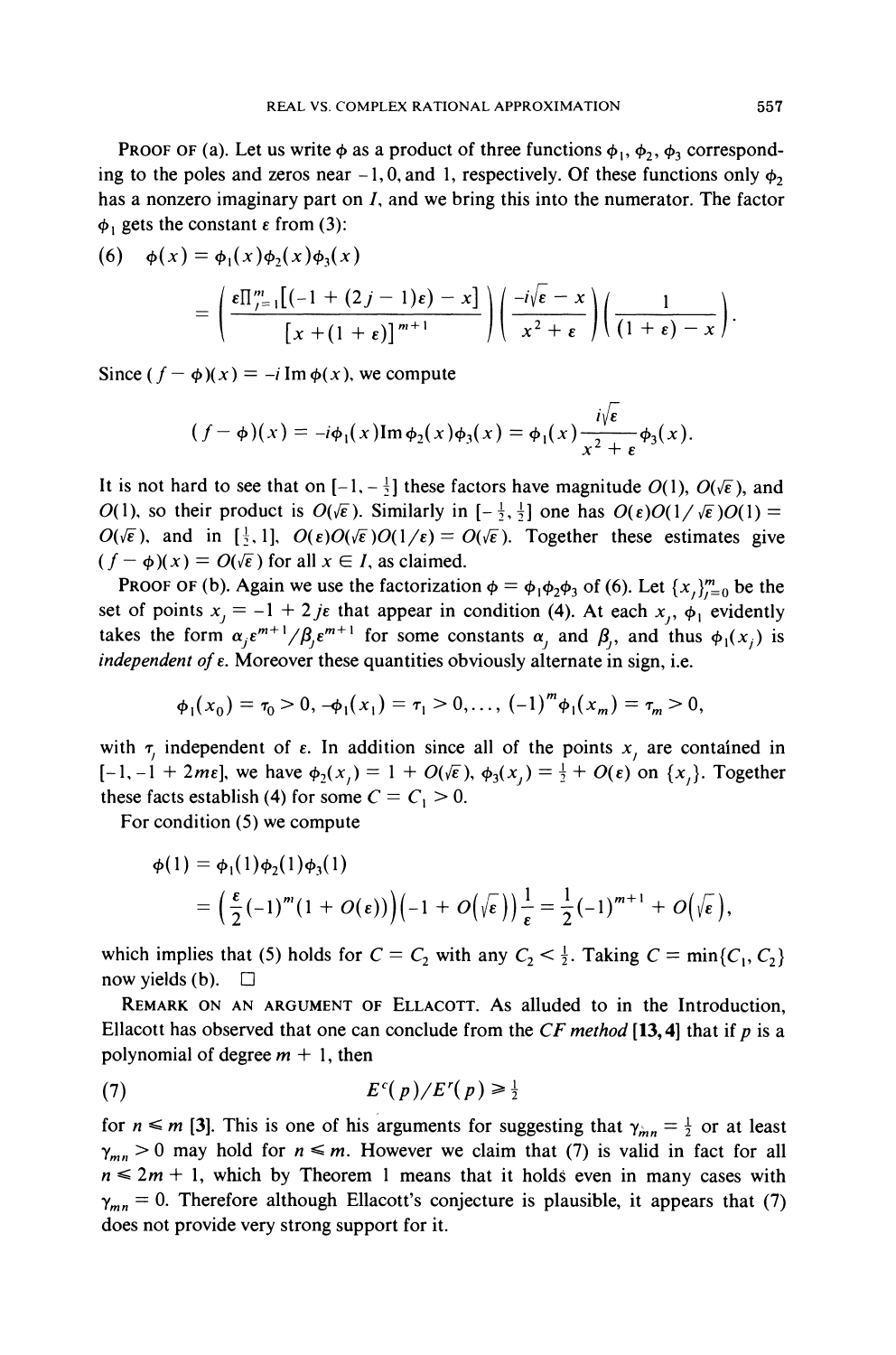To demonstrate that (7) holds for  $n \leq 2m + 1$ , let p be transplanted to the unit circle by defining a function  $\hat{p}$  for  $z \in \mathbb{C}$  as follows:

$$
x=\frac{1}{2}(z+z^{-1}), \qquad \hat{p}(z)=p(x)=p\Big(\frac{1}{2}z+\frac{1}{2}z^{-1}\Big)=\sum_{k=-m-1}^{m+1}\alpha_kz^k.
$$

For  $n \leq 2m + 1$ , the BA to p in  $R'_{mn}$  on I was obtained explicitly by Talbot [12, 5], and its deviation from  $p$  is

$$
(8) \t\t\t\t E^r(p) = 2\sigma_n,
$$

where  $\sigma_n$  is the smallest singular value of the  $(n + 1) \times (n + 1)$  Hankel matrix  $(\alpha_{m-n+1+i+1})_{i,j=0}^n$ . On the other hand if  $r \in R_{mn}$  is any complex approximation to p on *I*, consider the transplanted function  $\hat{r}$  defined by  $\hat{r}(z) = r(x)$ . It is readily verified that  $\hat{r}$  has  $v \le n$  poles in  $1 \le |z| \le \infty$  and is of order  $O(z^{m-\nu})$  at  $\infty$ . Therefore  $\hat{r}$  lies in the space  $\tilde{R}_{mn}$  defined in [13, 4], and by the theory given there this implies

$$
\sigma_n \leq \sup_{|z|=1} |(\hat{p}-\hat{r})(z)| = \sup_{|x|=1} |(p-r)(x)|.
$$

Thus

$$
(9) \t\t\t\t Ec(p) \geq \sigma_n,
$$

which together with (8), establishes (7).

By applying  $[4,$  Lemma 5.1 in Part II $]$  (7) can be seen to hold even for some rational functions f, namely for those of exact type  $(M, N)$  where either  $M \le m + 1$ ,  $N = n + 1$ ,  $n \le m$  or  $M = m + 1$ ,  $N \le n + 1$ ,  $n \le 2m + 1 - N$ ; details will be given in [5].

3.  $\gamma_{01} > 0$ .

THEOREM 2.  $\gamma_{01} > 0$ .

PROOF. Let  $f \in C^r$  be arbitrary, and let  $c^*$  be a BA to f in  $R_{mn}$ . Then for any  $r \in R'_{mn}$  one has  $||Im c^*|| \le ||f - c^*|| = E^c(f)$  and  $E^r(f) \le E^c(f) + ||c^* - r||$ , and therefore

$$
(10) \tE'(f) \leq E^{c}(f) + \|\text{Im}\,c^*\| \frac{\|c^* - r\|}{\|\text{Im}\,c^*\|} \leq E^{c}(f) \bigg(1 + \frac{\|c^* - r\|}{\|\text{Im}\,c^*\|}\bigg).
$$

Now suppose that for any  $c \in R_{mn} \backslash R'_{mn}$  with no poles on I, one can find  $r^{(c)} \in R'_{mn}$  such that

$$
(11) \t\t\t ||c - r^{(c)}|| / ||\text{Im } c|| \leq M
$$

for some fixed M. Then  $r^{(c^*)}$  can be inserted in (10), independent of f, and one obtains  $\gamma_{mn} \geq 1/(1 + M)$ . Our proof of  $\gamma_{01} > 0$  consists of exhibiting a mapping  $c \mapsto r^{(c)}$  for the case  $(m, n) = (0, 1)$  that satisfies (11).

Thus let  $c(z) = a/(1 - z/z_0)$  be given, where  $z_0$  lies in the region  $C^0 =$  $\mathbb{C} \cup \{ \infty \} \setminus I$ . Let  $\theta \in (0, \pi/2)$  and  $\rho \in (1, \infty)$  be arbitrary fixed constants (say,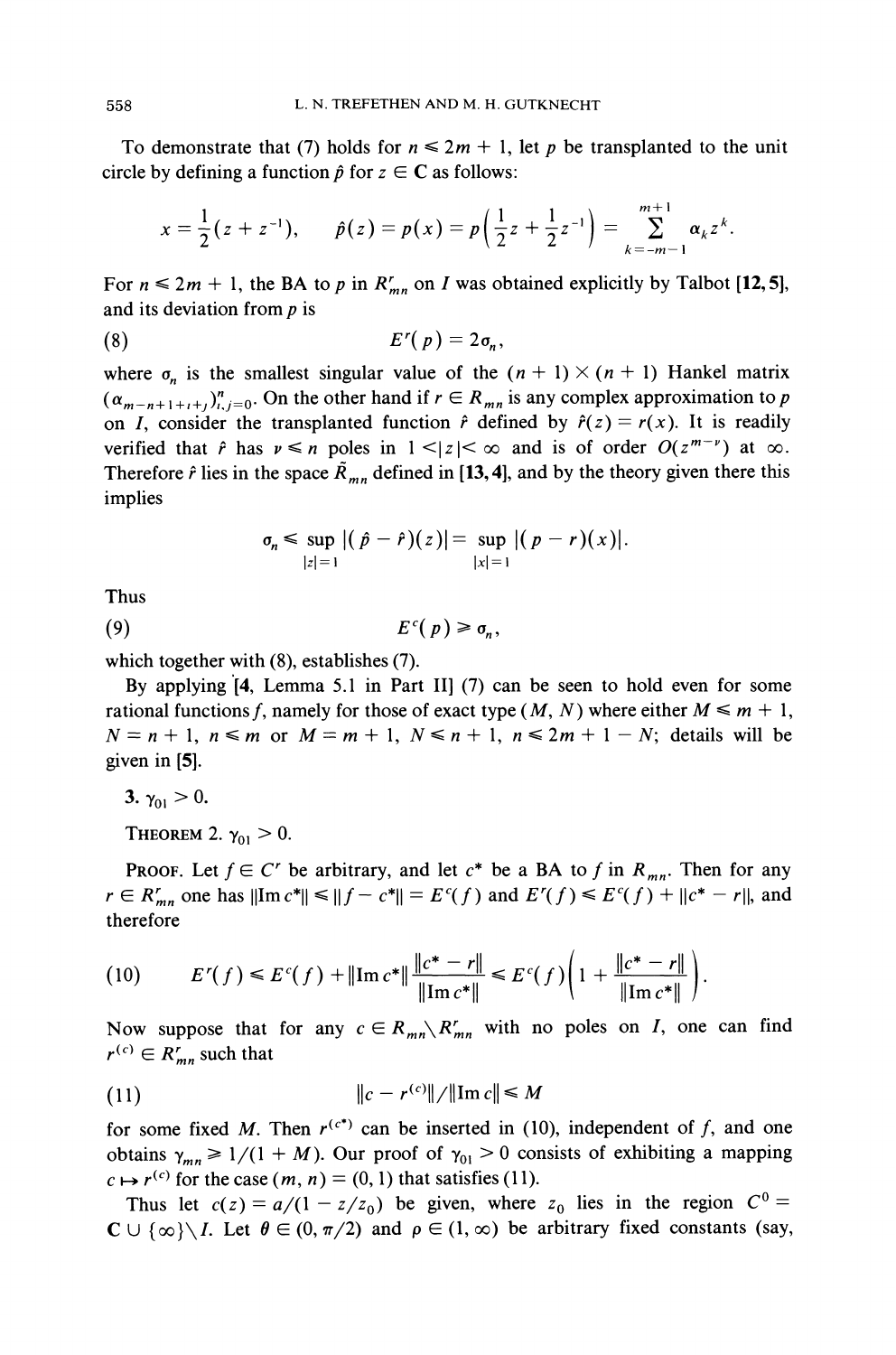$\theta = \pi/4$ ,  $\rho = 2$ ). Our choice of  $r^{(c)}$  depends on which of four domains  $A^+$ ,  $A^-$ ,  $B$ , C the pole lies in:

$$
A^{\pm} = \{ z \in C : |\arg(-1 \pm z)| < \theta \},
$$
  
\n
$$
B = \{ z \in C - A^+ - A^- : |z| \le \rho \},
$$
  
\n
$$
C = C^0 - A^+ - A^- - B.
$$

The configuration is indicated in Figure *2.* 



FIGURE*2* 

We define  $r^{(c)}$  as follows:

For 
$$
z_0 \in A^{\pm}
$$
:  $r^{(c)}(z) = \frac{1 - 1/|z_0|}{1 \mp z/|z_0|}$  Re  $c(\pm 1)$ .  
\nFor  $z_0 \in B$ :  $r^{(c)} \equiv 0$ .  
\nFor  $z_0 \in C$ :  $r^{(c)} \equiv \text{Re } a$ .

The proof can now be completed by showing that there exist constants  $M_A$ ,  $M_B$ ,  $M_C$ such that (11) holds for  $z_0$  restricted to each domain  $A^+ \cup A^-$ , B, C. The global constant *M* can then be taken as  $M = \max\{M_A, M_B, M_C\}$ . The algebra involved is unfortunately quite tedious, so we will omit these verifications. However, details of a similar argument for the case of approximation on certain Jordan regions in C are given in [17].  $\square$ 

**4.**  $\gamma_{0n}^{\Delta} = 0$  for  $n \ge 4$ .

Let  $\Delta$  be the closed unit disk  $\{z \in \mathbb{C} : |z| \leq 1\}$ , and let *f* be continuous in  $\Delta$  and analytic in the interior and satisfy  $f(\bar{z}) = \overline{f(z)}$ . Let  $||f||_{\Delta}$  denote  $\sup_{z \in \Delta} |f(z)|$ , and define  $E^c(f; \Delta)$ ,  $E^r(f; \Delta)$ , and  $\gamma_{mn}^{\Delta}$  as in (1) and (2). Until recently it was not even known whether  $\gamma_{mn}^{\Delta}$  < 1 is possible, but in a separate paper we show that this inequality holds at least for all pairs  $(m, n)$  with  $m = 0, n \ge 1$  or  $m \ge 0, n = 1$  [6].

By a variation of the argument of *52,* we will now prove

THEOREM 3.  $\gamma_{0n}^{\Delta} = 0$  for  $n \ge 4$ .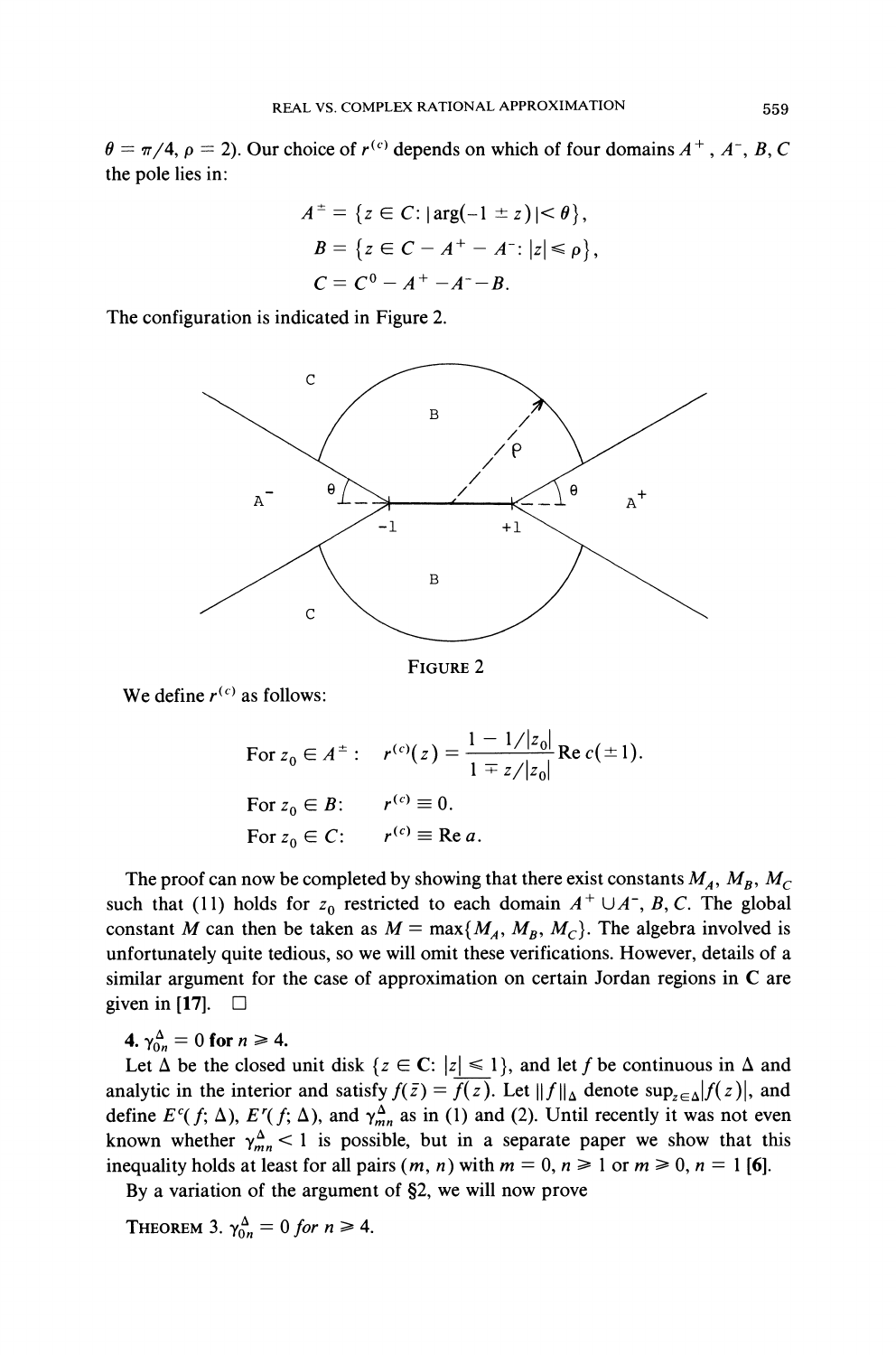**PROOF.** Let  $\zeta = e^{i\theta}$  for some fixed  $\theta \in (0, \pi)$ , and for any  $\epsilon > 0$ , define

$$
\phi(z) = \frac{\varepsilon(1-\zeta)^2}{\left[z+(1+\varepsilon)\right]\left[(1+\varepsilon)-z\right]\left[z-(1+\varepsilon^{1/3})\zeta\right]^2}
$$

and

$$
f(z)=\tfrac{1}{2}(\phi(z)+\overline{\phi(\bar{z})}).
$$

In analogy to the proof of Theorem 1,  $\gamma_{0n}^{\Delta} = 0$  for  $n \ge 4$  will follow from the properties

(a)  $||f - \phi||_{\Lambda} = O(\varepsilon^{1/3});$ 

(b) there exists a constant  $C > 0$  such that for all sufficiently small  $\varepsilon$ ,  $f(-1) \le -C$ ,  $f(1) \geq C$ .

Both (a) and (b) can be readily derived by observing that the term

$$
(1-\zeta)^2/[z-(1+\epsilon^{1/3})\zeta]^2
$$

behaves like  $1 + O(\epsilon^{1/3})$  near  $z = 1$  and like  $-[(1 - \zeta)/(1 + \zeta)]^2 + O(\epsilon^{1/3})$  near  $z = -1$ . We omit the details.  $\square$ 

This argument can be extended to show  $\gamma_{0n}^{\Omega} = 0$  for  $n \ge 4$  for approximation on any Jordan region  $\Omega$  with  $\Omega = \overline{\Omega}$ , provided  $\partial \Omega$  is differentiable at its two points of intersection with **R**, say  $z_1$  and  $z_2$ , hence forms a right angle to **R** at these points. Again one introduces a complex double pole, slightly above the point  $z<sub>1</sub>$  (analogous to taking  $\xi = e^{i\theta}$  with  $\theta$  small above), and this generates an approximate sign change between  $\phi(z_1)$  and  $\phi(z_2)$ .

One can also prove  $\gamma_{01}^{\Omega} > 0$  for the same class of regions  $\Omega$ . See [17].

**Note added in proof.** After studying the present paper, E. Saff has pointed out to us that the existence of arbitrarily small numbers  $\gamma_{mn}$  is implied by a result of Walsh in 1934 **[19,** Theorem *IV],* although this consequence was never recognized. Walsh showed that for any  $m \ge 0$ , the family  $\bigcup_{n=0}^{\infty} R_{mn}$  is dense in *C[I]* (or indeed in the space of continuous functions on any Jordon arc in C), so that  $\lim_{h\to\infty} E_{mn}(f) = 0$ for  $f \in C[I]$ . On the other hand, as we have seen, if f has  $m + 1$  zeros, then it cannot be approximated arbitrarily closely in  $\bigcup_{n=0}^{\infty} R'_{mn}$ , i.e.  $\lim_{n\to\infty} E'_{mn}(f) > 0$ . It follows that for any  $m \ge 0$ ,  $\lim_{n \to \infty} \gamma_{mn} = 0$ .

#### **REFERENCES**

<sup>1.</sup> C. Bennet, K. Rudnick and J. D. Vaaler. *On a problem of Suff and Vurgu concerning best rutionul upproximation,* Pade and Rational Approximation (E. B. Saff and R. S. Varga, eds.), Academic Press, New York, 1977, pp. 483-488.

<sup>2.</sup> \_\_\_\_\_\_, *Best uniform approximation by linear fractional transformations*, J. Approximation Theory 25 (1979). 204-224.

<sup>3.</sup> S. W. Ellacott, *A note on u problem of Suff und Vargu concerning the degree of complex rutlonal upproximation to real valued functions,* Bull. Amer. Math. Soc. (N. S.) 6 (1982), 218-220.

<sup>4.</sup> M. H. Gutknecht, *On complex rational approximation*, Computational Aspects of Complex Analysis (H. Werner, et al., eds.), Reidel, Dordrecht, 1983.

<sup>5.</sup> *, <i>Algebraically solvable Chebyshev approximation problems, Approximation Theory IV (L.* Schumaker, ed.). Academic Press, New York (in press).

<sup>6.</sup> M. H. Gutknecht and L. N. Trefethen, *Nonuniqueness of rutional Chehysheo approximations on the unit disk*, J. Approximation Theory (in press).